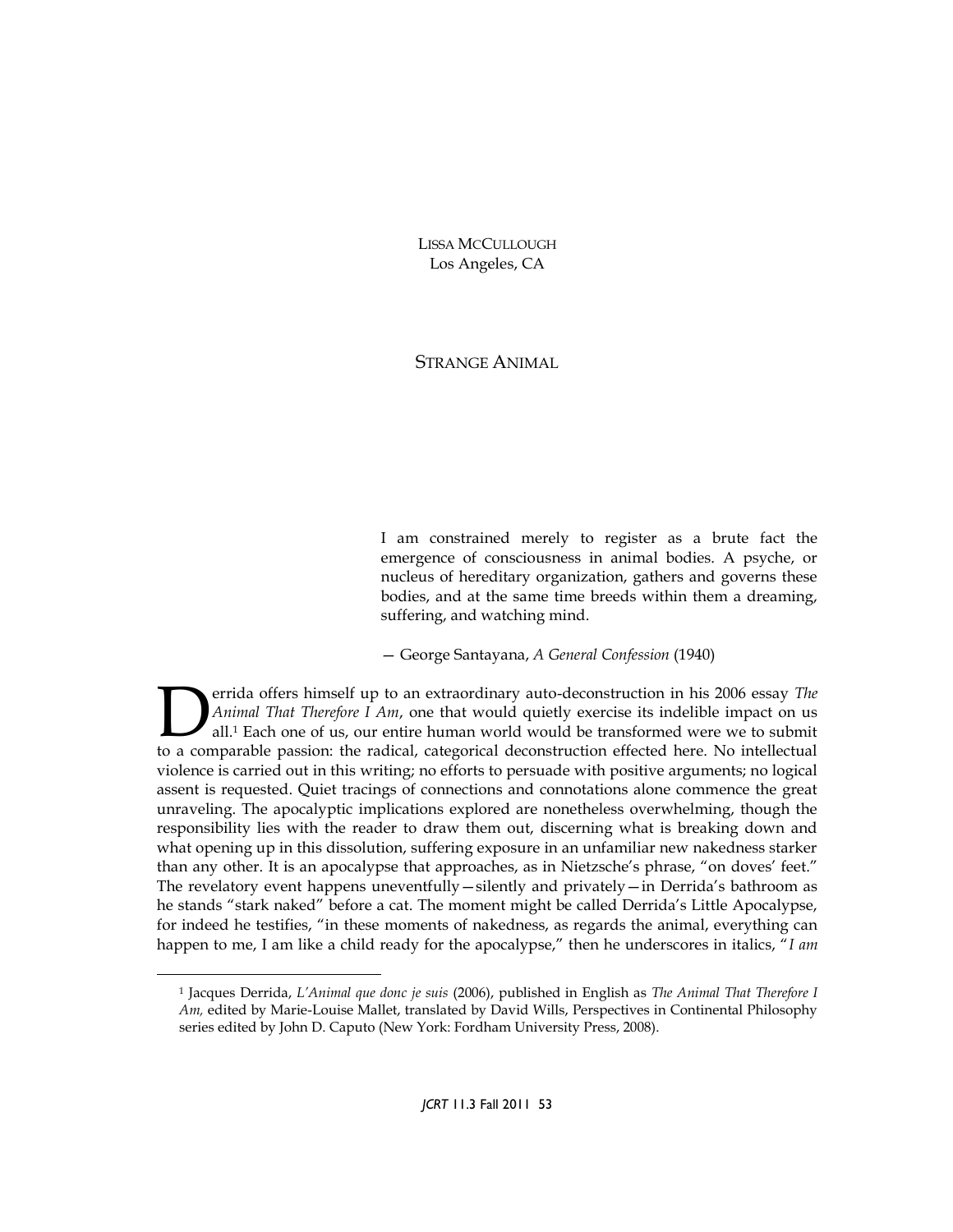*(following) the apocalypse itself*" (12). Throughout the essay Derrida plays on the ambiguity of the French title, *l'animal que donc je suis,* which can be interpreted as either "the animal that therefore I am" or "the animal that therefore I follow." How to sort out this problematic ambiguity? Can these be the same "animal"? Can I follow the animal that I am?

With no easy answers to such questions, we return to the primal scene. We cannot say Derrida is "seen naked in his bathroom by his pet cat," for he is careful not use such language. Rather, all of a sudden he sees himself being seen and held in the gaze of "*this* little cat." The impact of her gaze commences the wave upon wave of deconstructive reflection that follow in a seeming infinitude of reverberations, unveiling a defensively elaborated world of manipulative naming, protective cultural clothing, and reflexive shame. And immediately he feels ashamed for being ashamed (4). "I hasten to cover the obscenity of the event, in short, to cover myself" (10).

In the privacy of his bathroom Derrida is suddenly caught in the flesh, captured naked, seen and beheld in this condition by a nonhuman, nondivine gaze, obliging him to question all the biblical, theological, cultural layers of "being seen" "naked" by the "gaze of an other" who is now, this moment, more truly other than any other: "Wholly other, like every other that is every (bit) other found in such intolerable proximity that I do not feel as yet justified or qualified to call it my fellow, even less my brother" (12). This other is more other than any human other, ergo, for reasons of anthropomorphic projection, more other than God—at least any common notion of God. Adam and Eve naively respond to God's gaze with aprons made of fig leaves, but no such dissimulations are possible in Derrida's bathroom, for the nakedness is too radical, too far beyond a matter of the "flesh." "The animal is not naked because it is naked," he remarks (5). He wonders, then, is it possible to be naked before an animal?

"Clothing derives from technics," Derrida observes, "We would therefore have to think shame and technicity together, as the same subject" (5). Here technicity is perhaps intended in its broadest sense as the know-how of human culture itself. "Clothing would be proper to man, one of the 'properties' of man," Derrida notes, "even if one talks about it less than speech or reason" (5). Can we have a fleeting idea what it would mean to stand naked in our animal flesh, apart from our "clothing"? Is not even what we know as "flesh," naked flesh, already a clothing? Are we so defended from nakedness that nakedness remains unknown to us, veiled by "flesh"—except perhaps momentarily when exposed before an utterly disarming animal gaze, a gaze that reveals the "naked flesh" as a veil?

Derrida observes, writing of the cat, "nothing can ever rob me of the certainty that what we have here is an existence that refuses to be conceptualized [rebelle à tout concept]" (9). Thus, as this gaze offers the glimmer or suggestion of a perfect nakedness unknown to us, one for which we have lost the capacity, in a stroke she reveals Derrida—not naked, but caught in the flesh; not merely ashamed, but ashamed of being ashamed (4). Derrida's gambit in this essay seems to be that the gaze of the animal other has the power to incite us—perhaps through shame, perhaps through self-irony, perhaps through compassion and solidarity—to recognize and deconstruct whole millennia of sedimented namings, responses, assumptions, and defenses that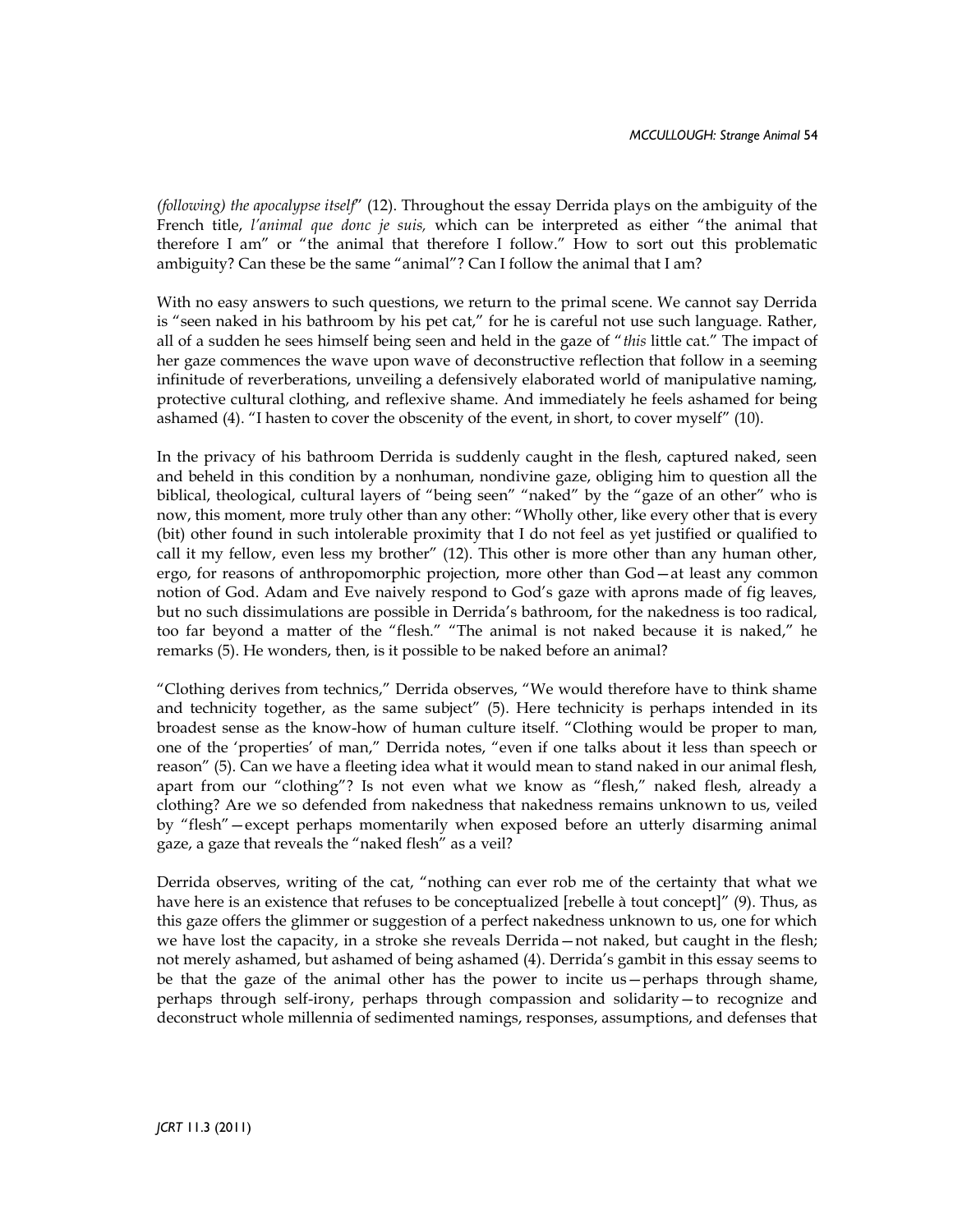have allowed us to identify ourselves as human in the "great chain of being," positioning ourselves as securely as possible between beast and divinity. Not a God, to be sure, but thankfully not an animal. The animal gaze seems to ask: Are you so *sure* who you are? Do you *know* something of this in the end? And for a moment we seem to get a chimerical or apocalyptic glimpse into a time before time or without time, a time of no speech, of no speakable evil or ills, a time before or without human shame before the animal (17).

Derrida is arrested by the otherness in his bathroom, "disarmed before a small mute living being," yet his desire is "to escape the alternatives of a projection that appropriates and an interruption that excludes" (18). Speaking for myself, this encounter of man and cat brought to mind Cole Porter's lyric, "Just can't get started with you." Confronted so, Derrida's desire is stirred to get started following this little cat like a somewhat grudging Alice in Looking-Glass Land. But in the midst of the task, gradually getting started in his pursuing, Derrida realizes that in following the animal, in attempting to follow the animal, he is only able to follow the *zoon logon echon*, not the *zoon alogon* who sees and watches him. Her disarming gaze gets him started, indeed, but in a pursuit *incurvatus in se*, unable to escape auto-deconstruct mode.

The mention of Lewis Carroll is not a red herring. In an aside to the reader that is at once cheeky and deep, Derrida admits that he would have liked to inscribe his whole talk within a reading of Lewis Carroll. "In fact," he teases, "you can't be certain that I am not doing that, for better or worse, silently, unconsciously, or without your knowing" (7). Apropos, let us remember that in *Through the Looking Glass*, Humpty Dumpty says, "When *I* use a word, it means just what I choose it to mean—neither more nor less." Alice replies, "The question is whether you *can* make words mean so many different things," to which Humpty Dumpty replies, "The question is which is to be master—that's all."<sup>2</sup>

And so, "the animal"—what a word. "The animal" as Derrida uses it in his essay is not literally but figuratively always and with every mention ironized in scare quotes (34), for "the animal is a word . . . that men have instituted, a name they have given themselves the right and the authority to give to the living other" (23, 32). He coins the noun *animot* to give visibility to this critical valence; *animot* sounds like the French plural for animal, *animaux*. But it lumps all animals into a single word (*mot*) that announces itself as a word and only a word, "*animot*" (41).

Confined within this catch-all concept, within this vast encampment of the animal, in this general singular, within the strict enclosure of this definite article ("the Animal" and not "animals"), as in a virgin forest, a zoo, a hunting or fishing ground, a paddock or an abattoir, a space of domestication, are *all the living things* that man does not recognize as his fellows, his neighbors, or his brothers. (34)

<sup>2</sup> Lewis Carroll, *Alice's Adventures in Wonderland* and *Through the Looking Glass* (New York: Knopf, 1992), 254.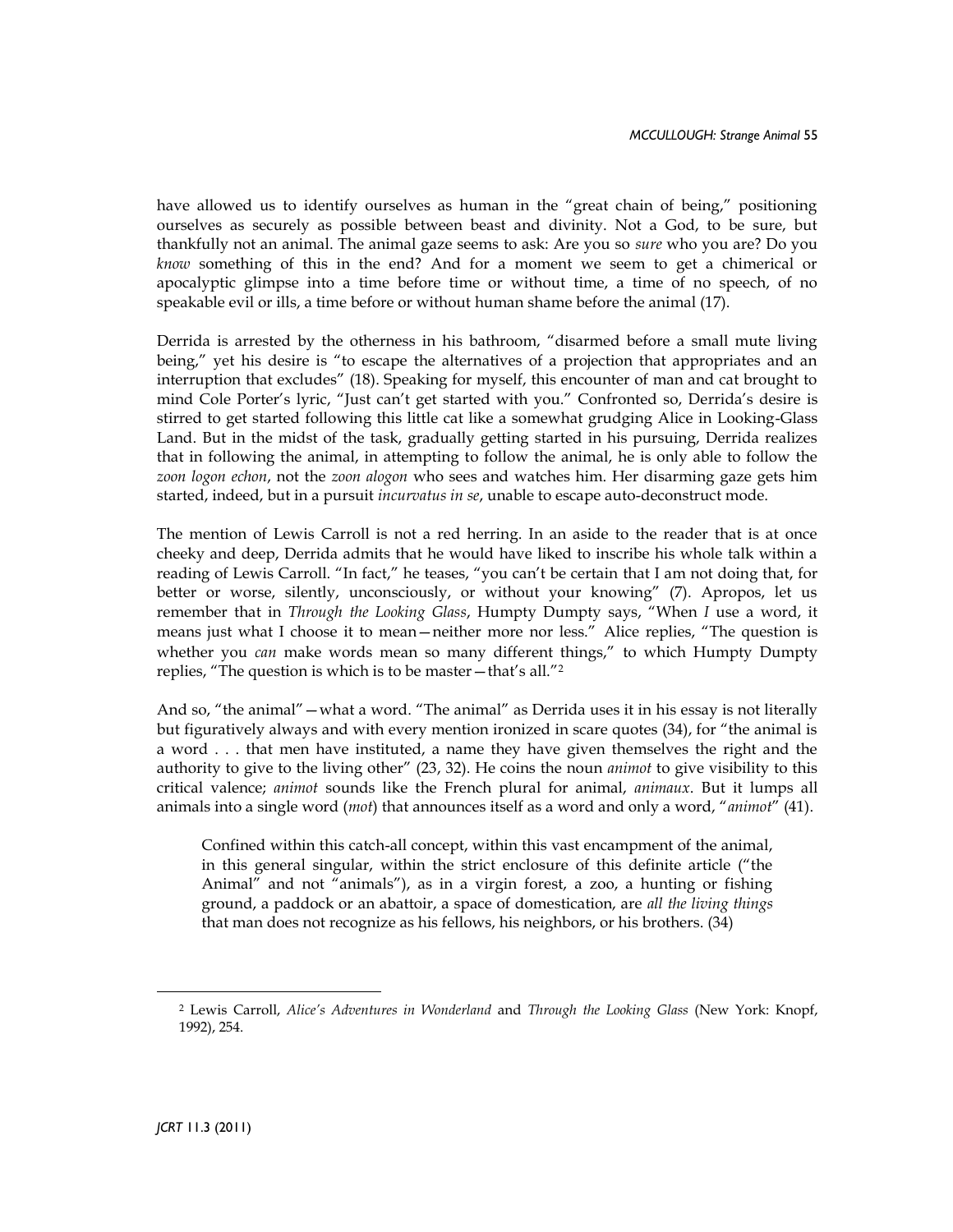Lest we forget modern realities for the animal, Derrida takes a moment to elaborate how in the course of the last two centuries traditional forms of exploitation of animals and animal energy have given way to new "*techniques* of intervention *into* their object," that is, the living animal by means of regimentation and farming, genetic experimentation, industrialization of the production for consumption of animal meat, artificial insemination on a massive scale, more and more audacious manipulations of the genome, reduction of the animal not only to production and overactive reproduction (hormones, genetic crossbreeding, cloning, etc.) of meat for consumption, but also all sorts of other end products (though strangely Derrida omits to mention the effects of habitat encroachment, pollution, poaching, climate change, and more on wild populations)—such that no one today can deny the unprecedented proportions of this subjection of the animal, he attests, and such a subjection "can be called violence in the most morally neutral sense of the term" (25).

The impact of Derrida's cumulative evocations of the animal who says "animal," the animal who names the animals, as in Genesis 2:19–20 (15–18), is weirdly affecting. We realize we have been listening to a wholly one-sided conversation on the part of one who protests too much, a conversation whose would-be interlocutor is not absent—to the contrary, who is near, even too near—but who is silent, who occupies a persistent and incorrigible position of silence. We then realize that we have entered—since when?—an echo chamber of logocentric naming and reflecting, of questioning and being questioned by our own longstanding postures and impostures relating to "the animal," while the animal to which we purport to be relating ourselves lives and abides nearby without a word.

That silence is one that grows through the winding passageways of the essay until it turns disarming and alarming; for this is the disconcerting silence of one who sees, who watches and observes from a bottomlessness neither penetrated nor penetrable by logos. But then we must concede, despite our intentions to follow the animal, that *this* silence too is *our* silence after all, a silence that emerges as the aftereffect of our naming, our commanding and commandeering words, the words we give ourselves the right to give. It is not the silence of the animal we hear—*if* there is "the animal"—but a chimera of our own invention, that is to say, an *animot*.

So then, seeing Derrida being seen naked in the flesh by that "bottomless gaze" (12), we begin to register along with him the apocalyptic implications of the questioning occurring here—like an earthquake that is barely felt on the surface but immensely violent deep below. Deconstructing the history that man tells himself (22), Derrida recognizes that he is following the *auto-bio-graph*-ical animal, and this autobiographical history is concerned with "what is proper to man, the relation to itself of a humanity that is above all anxious about, and jealous of, what is proper to it" (14). And ultimately Derrida traces everything that is proper to man to an originary fault or lack: to a "default of propriety," the generic prematurity of birth (45, 130). But to follow this extraordinary theme into its depth would seem to throw us off our track into an endless backtrack or even a trackless nothingness. Another time perhaps.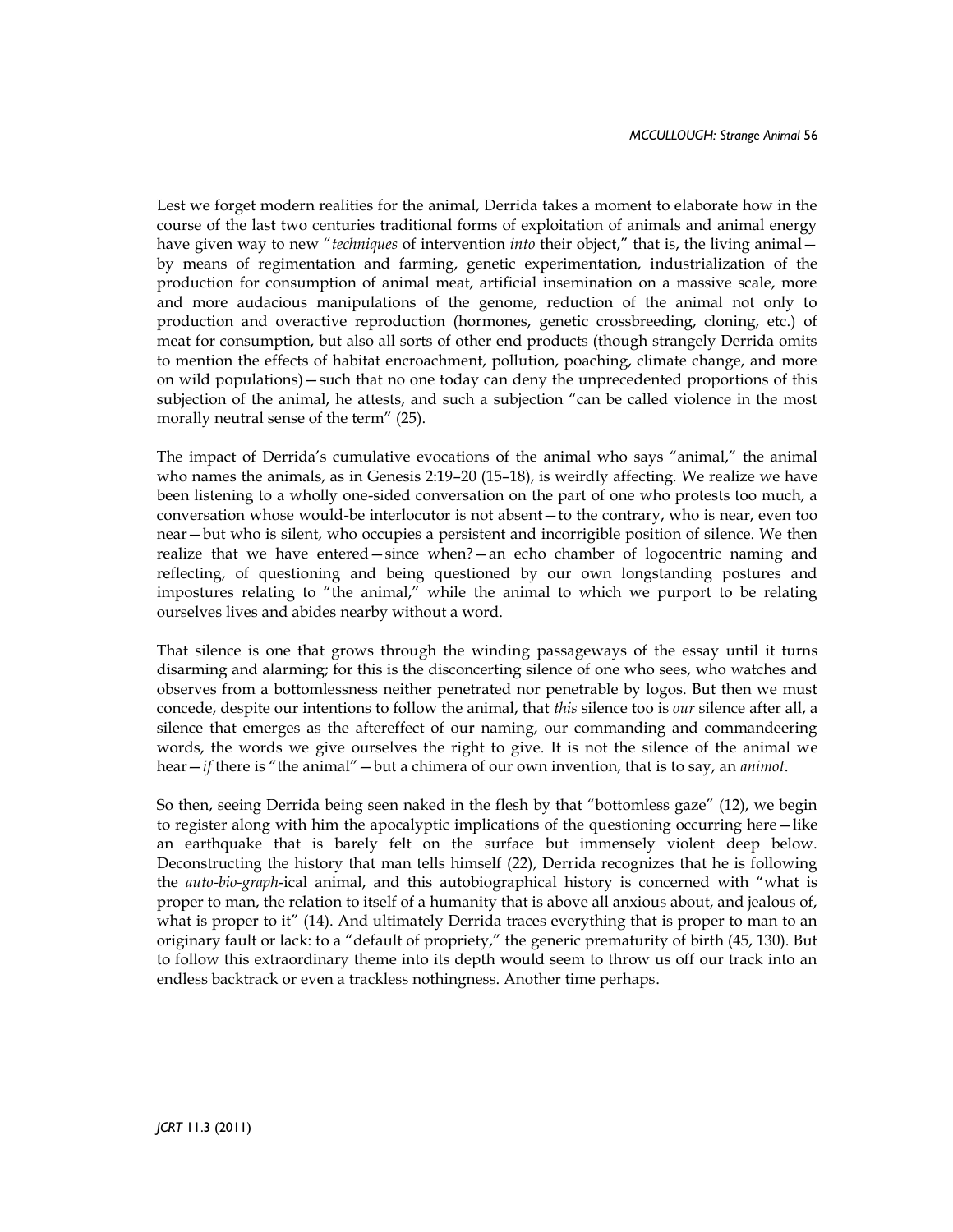If Derrida's essay takes on the atmosphere of a tribunal—even a Kafkaesque trial and judgment—it is a tribunal that makes heard as its background condition the absence of voice of the other, the other who is *alogon*. And yet to hear this absence of voice certainly must not be confused with hearing the *other*. The alogological silence of the animal is for us inaccessible, however real and near. It is not too far a stretch to imagine that the power of this silence parallels the power of the silence of Jesus before his accusers. No, it is not the same silence, but each is a silence saturated with unspeakable pathos for the hearer with ears to hear, hearing what one can of an other who deploys no logos, no apology, no defense, no veils.

At this point I would like to call in a few observations from the anthropologist Lewis Mumford for the perspective they bring to this subject, that is, the animal who has logos, the autobiographical animal who writes its own life history: "Fortunately, perhaps," Mumford writes, "one of the first objects of [man's] love was himself: indeed, without his excessive vanity and self-love early man might never have explored the principle paths that carried him beyond his original animal concern with survival and reproduction." He goes on to specify two key traits that color every aspect of "man's" existence:

One is the capacity to dream and, above all, to transform imagined projections into actual projects. The other is the sense of awe and veneration, not unmixed with anxiety, in the presence of forces that lie beyond [his] intelligence. Man lives no small part of his life in the presence of the unconscious and the unknown. . . . In opening up his specific human capacities, the unknown, indeed, the unknowable, has proved an even greater stimulus than the known.<sup>3</sup>

If there is a profoundly vain self-regard at work in the animal that has logos, it is also the case that that same animal has unusual creative powers to interface in novel ways with the unknown and the unknowable. Powers to listen and hear and harbor a haunting otherness, not only to speak. It seems to me that Derrida implicitly calls for a rebalancing of these specifically human powers, in a sense "dehumanizing" ourselves, becoming stripped of our humanity as we have identified and promulgated it—oppositionally in relation to "the animal"  $(32)$ —in order to rehumanize ourselves in a more embracing and compassionate and enlightened relation to the complex heterogeneity of all life, including our own (26–27). How much has human fear, opportunism, vanity, and will to power blocked a perception of organic solidarity that may be struggling toward its day of revelation?

This review is only an indicator pointing to the importance of Derrida's essay, urging one and all to read it and to be deconstructed. To be shamed, stripped naked, reformed, and transformed "like a child ready for the apocalypse" (12); to be regenerated as a human animal still only beginning to understand what it does not know, does not sufficiently *take care* to know as unknown. Derrida announces at the beginning that his reflection will "speak endlessly on

<sup>3</sup> The generic masculine is allowed to stand as historical. Lewis Mumford, *The Transformations of Man* (New York: Harper and Row, 1956), 12–13.